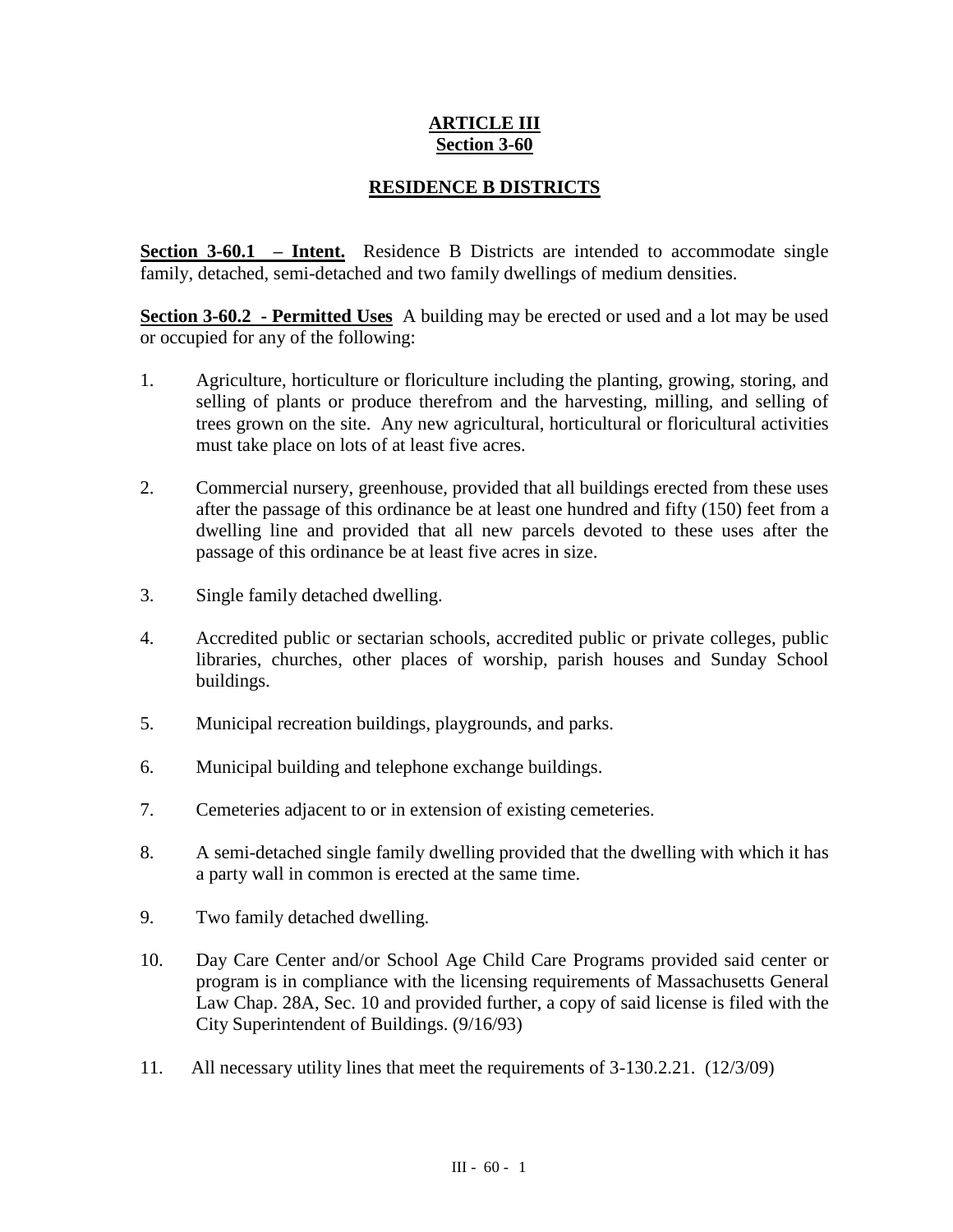## **Section 3-60.3 - Permitted Accessory Uses**

- 1. Private home swimming pools in accordance within Article IV Section 4-80 provided that they are located at least ten (10) feet from a septic tank and (20) feet from a leaching field.
- 2. Signs as permitted in Article VIII.
- 3. In the case of a single or a two family dwelling lot where there is no agricultural use associated with it there shall only be permitted one commercial vehicle not to exceed one and one half  $(1 \frac{1}{2})$  tons. The owner of the vehicle shall reside within the dwelling upon whose lot the commercial vehicle is parked.
- 4. Home Occupation (See Section 5-100.1) (7/1/10)

**Section 3-60.4 - Special Permit Uses** The following uses shall require a special permit from the designated authority:

- 1. Conversion or expansion of an existing residential structure (existing as of 9/21/06) to not more than four (4) dwelling units per structure, provided said conversion or expansion retains or enhances the residential character and style of the structure and is consistent with the density, scale and character of the surrounding residential neighborhood. (Planning Board) (9/21/06)
- 3. Continuing Care Retirement community (Planning Board) (1/2/92)
- 4. Family Day Care Home, provided said home is in compliance with licensing requirements of Massachusetts General Laws Chap. 28A, Sec. 10 and provided further a copy of said license is filed with the City Superintendent of Buildings. (Planning Board) (9/16/93)
- 5. Any proposed use that will discharge a cumulative total of more than 25,000 gallons per day of waste into the city's sanitary sewer system, or any use categorized as a Significant Industrial User (SIU). This shall apply to both new uses and to any alteration, extension or expansion of an existing use which would result in a cumulative total of more than 25,000 gallons per day of waste being discharged into the city's sanitary sewer system, or any use categorized as a Significant Industrial User (SIU). (Planning Board) (1/19/06)
- 6. Age Restricted Housing Community (City Council) (12/7/06)
- 7. Home Based Business (See Section 5-100.1) (7/01/10)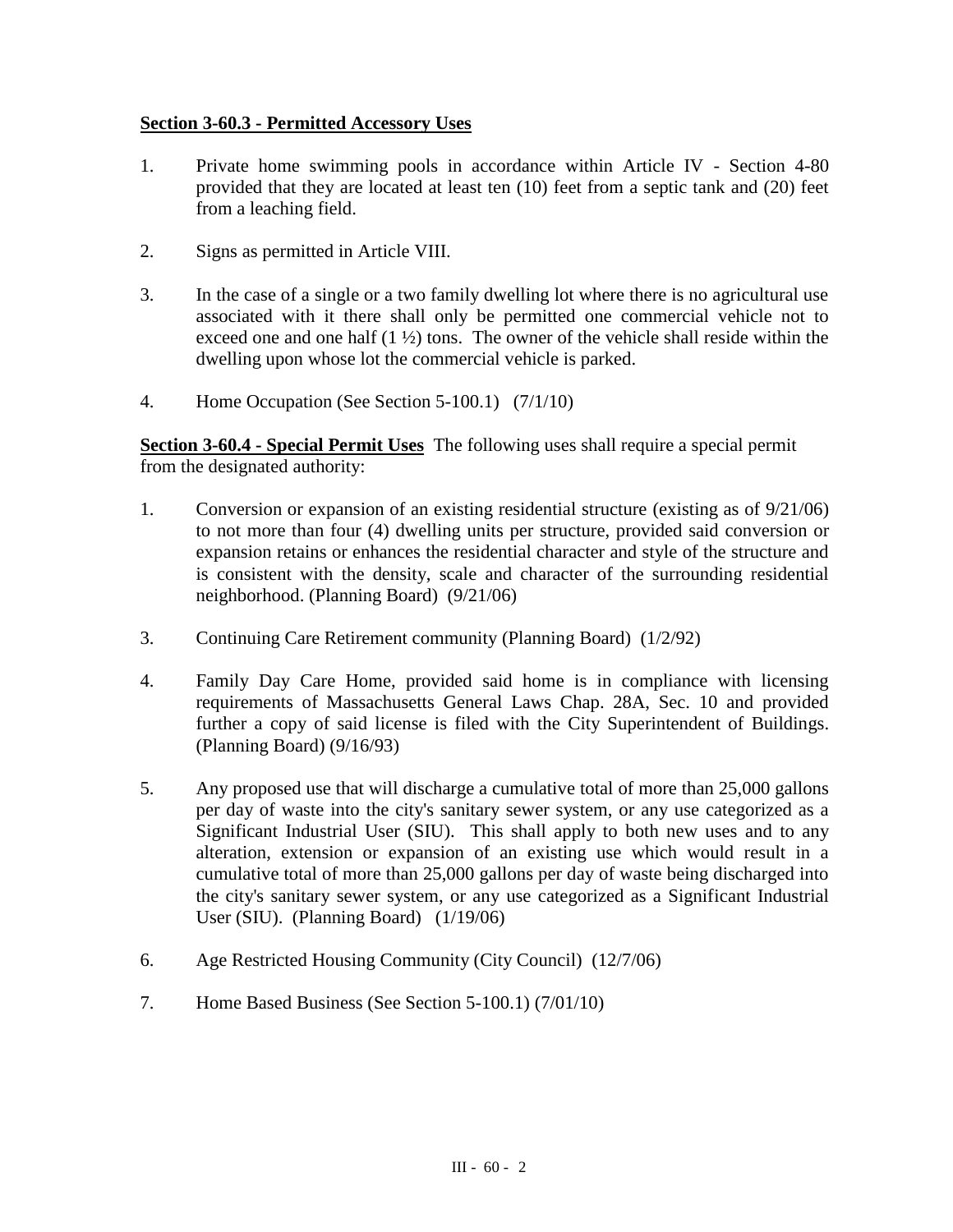## **Section 3-60.5 - Area and Density Regulations**

| Use                               | Lot Area, with both public water<br>and public sanitary sewer <sup>1</sup><br>(minimum square feet) | Frontage/Width<br>(min. feet) |
|-----------------------------------|-----------------------------------------------------------------------------------------------------|-------------------------------|
| Single Family                     | 10,000                                                                                              | 100                           |
| Two Family                        | 15,000                                                                                              | 100                           |
| <b>Conversion to Multi-Family</b> | $10,000$ plus                                                                                       | 100                           |
| for each dwelling unit            | 5,000                                                                                               |                               |
| Other uses                        | 10,000                                                                                              | 100                           |

1. Lot Area, Frontage and Width (unless otherwise stated in another applicable Section):

 $<sup>1</sup>$  if public water and/or public sewer is not available or utilized, minimum lot area shall be</sup> increased by 15,000 square feet per dwelling unit.

Note: Refer to Section 4-40 for additional lot requirements (7/13/21)

- 2. Building Area Not more than twenty-five (25) percent of the area of each lot may be occupied by building.
- 3. Yards / Setbacks
	- a. Front yard (minimum). The lesser of 30 feet or the front yard setback of a corresponding part of the nearest comparable building on either side thereof which faces on the same street.

A landscape area shall be provided (consisting of natural vegetation, lawn, or otherwise landscaped) which occupies least 75% percent of the required front yard. Motor vehicle parking within the front yard area shall not be permitted within the landscape area and shall be limited to driveways.

- b. Side yard. 15 feet minimum. In the case of a corner lot, the front yard setback shall also apply to the side street lot line.
- c. Rear yard 30 feet minimum.

**Section 3-60.6 - Heights** - No buildings or structures shall exceed two and one half (2 ½) stories or thirty-five (35) feet in height. Except that a school, college, library, municipal facility, or barn may be erected to a height not to exceed three (3) stories or sixty (60) feet. Exempted from this maximum height restriction, provided they are not more than 15' taller than the principal structure, nor that the total height (combined with the principal structure) exceeds 50' , are:

- chimneys, water towers, elevator bulkheads, skylights, solar panels, ventilators and other necessary appurtenant features usually carried above roofs;
- dome towers and spires if such features are not used for human occupancy;